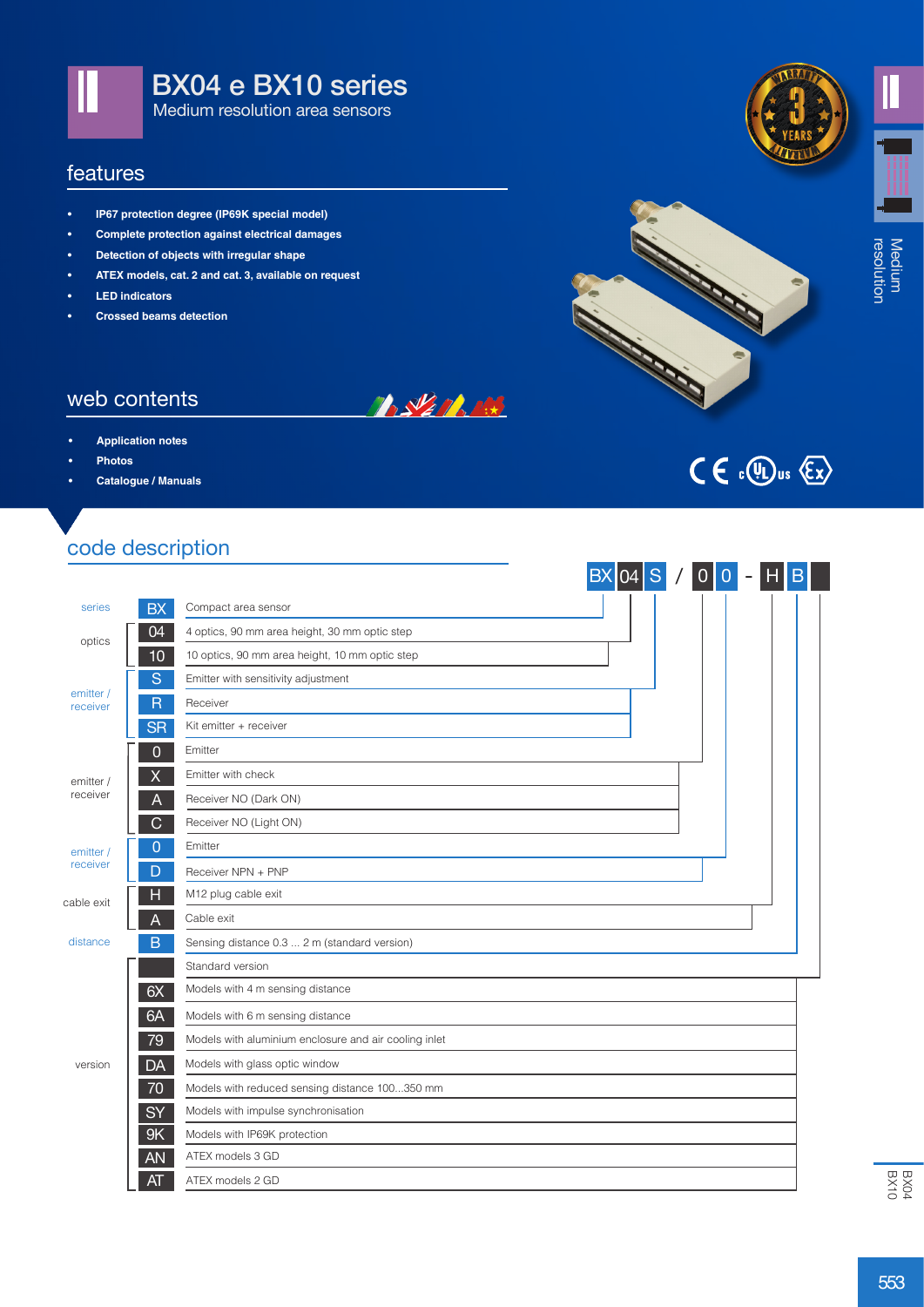## available models

| area<br>(mm) | $n^{\circ}$ of beams | distance<br>(m) | resolution<br>(mm)                                          | model            | output      | $NPN + PNP NO$     | NPN + PNP NC |  |  |
|--------------|----------------------|-----------------|-------------------------------------------------------------|------------------|-------------|--------------------|--------------|--|--|
|              | $\overline{4}$       | 0.32            | $Ø$ 35 $(1)$<br>$Ø25^{(2)}$<br>$Ø 15^{(3)}$                 | emitter          | M12         | BX04S/00-HB        |              |  |  |
|              |                      |                 |                                                             |                  | cable       | <b>BX04S/00-AB</b> |              |  |  |
|              |                      |                 |                                                             | emitt. + check   | M12         | BX04S/X0-HB        |              |  |  |
|              |                      |                 |                                                             |                  | cable       |                    | BX04S/X0-AB  |  |  |
|              |                      |                 |                                                             | receiver         | M12         | BX04R/AD-HB        |              |  |  |
|              |                      |                 |                                                             |                  | cable       | BX04R/AD-AB        |              |  |  |
|              | 10                   |                 |                                                             | emitter          | M12         |                    | BX10S/00-HB  |  |  |
| 90           |                      |                 | $Ø$ 15 <sup>(1)</sup><br>Ø7.5 <sup>(2)</sup><br>$Ø 5^{(3)}$ |                  | cable       | <b>BX10S/00-AB</b> |              |  |  |
|              |                      |                 |                                                             | $emitt. + check$ | M12         | BX10S/X0-HB        |              |  |  |
|              |                      |                 |                                                             |                  | cable       | BX10S/X0-AB        |              |  |  |
|              |                      |                 |                                                             | M12<br>receiver  | BX10R/AD-HB | BX10R/CD-HB        |              |  |  |
|              |                      |                 |                                                             | cable            |             | BX10R/AD-AB        | BX10R/CD-AB  |  |  |
|              |                      | 0.34            |                                                             | emitter          |             | BX10S/00-HB6X      |              |  |  |
|              |                      |                 |                                                             | receiver         | M12         | BX10R/AD-HB6X      |              |  |  |
|              |                      | 0.36            |                                                             | emitter          |             | BX10S/00-HB6A      |              |  |  |
|              |                      |                 |                                                             | receiver         |             | BX10R/AD-HB6A      |              |  |  |

KIT

|              | .              |                      |                                                                |                       |        |                |
|--------------|----------------|----------------------|----------------------------------------------------------------|-----------------------|--------|----------------|
| area<br>(mm) | n° of beams    | distance<br>(m)      | resolution<br>(mm)                                             | model                 | output | NPN + PNP NO   |
|              | $\overline{4}$ | 0.32<br>0.34<br>0.36 | $Ø35^{(1)}$<br>$\varnothing$ 25 <sup>(2)</sup><br>$Ø 15^{(3)}$ | emitter<br>+ receiver | M12    | BX04SR/0A-HB   |
|              |                |                      |                                                                |                       | cable  | BX04SR/0A-AB   |
|              |                |                      |                                                                |                       | M12    | BX04SR/XA-HB   |
|              |                |                      |                                                                |                       | cable  | BX04SR/XA-AB   |
|              |                |                      | $Ø$ 15 <sup>(1)</sup><br>Ø7.5 <sup>(2)</sup><br>$Ø5^{(3)}$     |                       | M12    | BX10SR/0A-HB   |
|              |                |                      |                                                                |                       | cable  | BX10SR/0A-AB   |
| 90           |                |                      |                                                                |                       | M12    | BX10SR/XA-HB   |
|              |                |                      |                                                                |                       | cable  | BX10SR/XA-AB   |
|              | 10             |                      |                                                                |                       | M12    | BX10SR/0A-HB6X |
|              |                |                      |                                                                |                       |        | BX10SR/0A-HB6A |

(1) Guaranteed resolution everywhere in the detection area

<sup>(2)</sup> Guaranteed resolution in the central part of the detection area with exclusion of the dark zones

(3) As note (2), but with sensivity adjustment

(4) NC output models available on request

Dark zones are parts of the detection area close to the emitter and receiver, their amplitude X is proportional to the distance D between the emitter and the receiver.  $BX04 = > X = 0,17D$ 

 $BX10 = > X = 0,06D$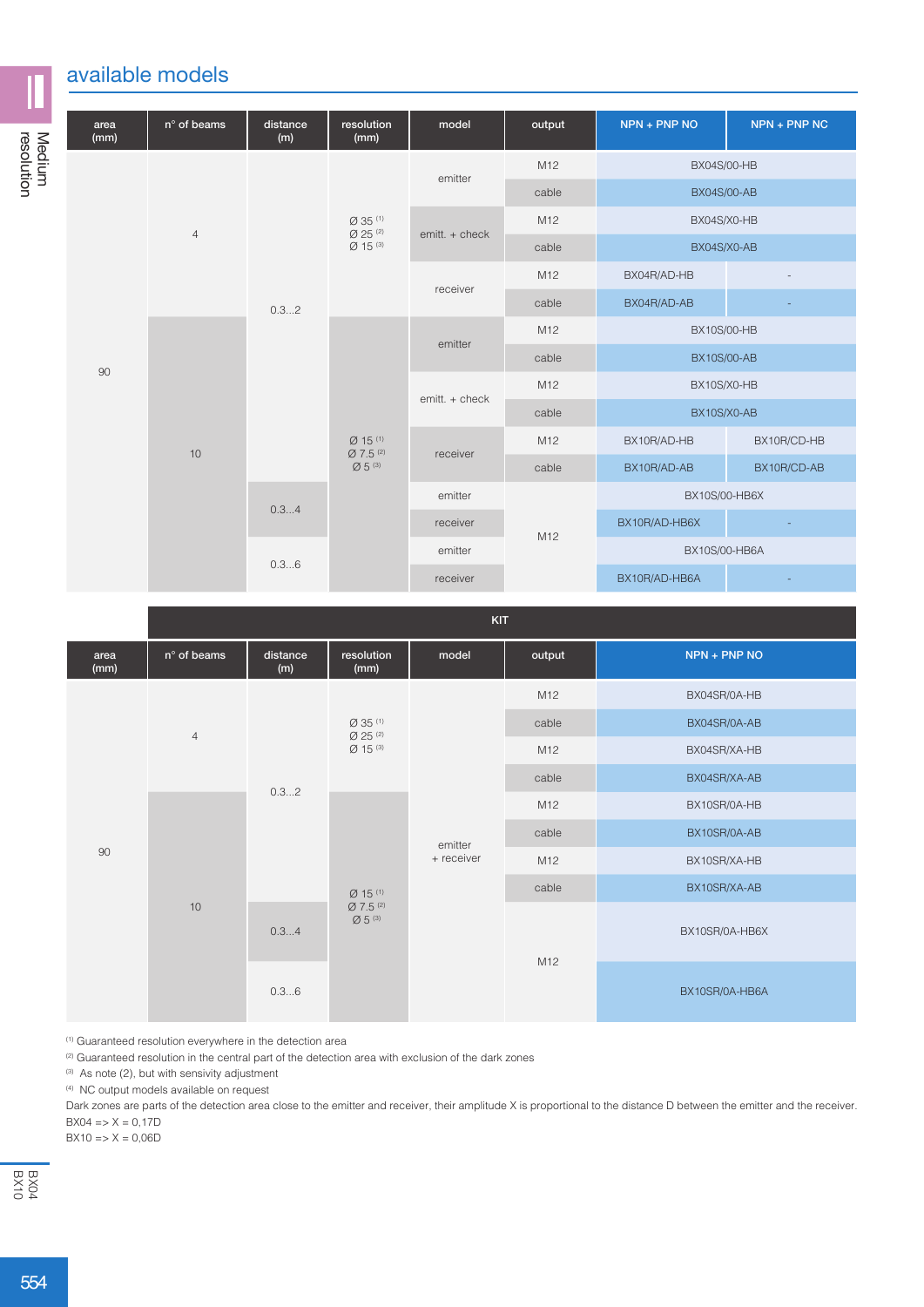|                                 | <b>BX04</b>                                                                                        | <b>BX10</b>                                                           |  |  |  |  |
|---------------------------------|----------------------------------------------------------------------------------------------------|-----------------------------------------------------------------------|--|--|--|--|
|                                 |                                                                                                    |                                                                       |  |  |  |  |
| nominal sensing distance        | 0.32 m (standard model)<br>0.31,5 m (model DA)<br>$0.34$ m (model $6X$ )<br>$0.36$ m (model $6A$ ) |                                                                       |  |  |  |  |
| controlled height               | 90 mm                                                                                              |                                                                       |  |  |  |  |
| n° of beams                     | $\overline{4}$                                                                                     | 10                                                                    |  |  |  |  |
| beams space                     | 30 mm                                                                                              | $10 \, \text{mm}$                                                     |  |  |  |  |
| minimum detectable object       | $\varnothing$ 35 mm $(1)$<br>$\varnothing$ 25 mm (2)<br>$Ø$ 15 mm (3)                              | $Ø$ 15 mm $(1)$<br>$\varnothing$ 7.5 mm (2)<br>$\varnothing$ 5 mm (3) |  |  |  |  |
| emission                        | infrared                                                                                           |                                                                       |  |  |  |  |
| hysteresis                      | $\leq 10\%$                                                                                        |                                                                       |  |  |  |  |
| supply voltage                  | 10  26 V cc/dc                                                                                     |                                                                       |  |  |  |  |
| ripple                          | $\leq 10\%$                                                                                        |                                                                       |  |  |  |  |
| no-load supply current          | 50 mA (emitter)<br>25 mA (receiver)                                                                |                                                                       |  |  |  |  |
| load current                    | $\leq 100$ mA                                                                                      |                                                                       |  |  |  |  |
| leakage current                 | $\leq 10 \mu A$                                                                                    |                                                                       |  |  |  |  |
| voltage drop                    | $\leq$ 2 V @ IL = 100 mA                                                                           |                                                                       |  |  |  |  |
| output type                     | NPN + PNP NO or NC                                                                                 |                                                                       |  |  |  |  |
| response time (light/dark)      | 500 µs (800 µs models 6X and 6A)                                                                   |                                                                       |  |  |  |  |
| response time (dark/light)      | 5 ms (8 ms models 6X and 6A)                                                                       |                                                                       |  |  |  |  |
| power on delay                  | $\leq 85$ ms                                                                                       |                                                                       |  |  |  |  |
| power supply protections        | polarity reversal, transient                                                                       |                                                                       |  |  |  |  |
| output protections              | short circuit (autoreset)                                                                          |                                                                       |  |  |  |  |
| sensitivity adjustment          | trimmer                                                                                            |                                                                       |  |  |  |  |
| operative temperature range     | 0  +50°C (without freeze)                                                                          |                                                                       |  |  |  |  |
| temperature drift               | $\leq 10\%$                                                                                        |                                                                       |  |  |  |  |
| interference to external light  | 1000 lux (incandescent lamp)<br>1500 lux (sunlight)                                                |                                                                       |  |  |  |  |
| IP mechanical protection degree | IP67 (IP69K 9K version)                                                                            |                                                                       |  |  |  |  |
| <b>LED</b> indicators           | green (emitter)<br>red, yellow (receiver)                                                          |                                                                       |  |  |  |  |
| housing materials               | PBT (PC 9K version)                                                                                |                                                                       |  |  |  |  |
| optic materials                 | PC                                                                                                 |                                                                       |  |  |  |  |
| tightening torque               | <b>25 Nm</b>                                                                                       |                                                                       |  |  |  |  |
| weight                          | 230 g connector / 300 g cable                                                                      |                                                                       |  |  |  |  |

(1) Guaranteed resolution everywhere in the detection area

(2) Guaranteed resolution in the central part of the detection area

(3) As note (2), but with sensivity adjustment

 $(4)$  NC output models available on request

Dark zones are parts of the detection area close to the emitter and receiver, their amplitude X is proportional to

the distance D between the emitter and the receiver.

 $BX04 = X = 0,17D$ 

 $BX10 = > X = 0,06D$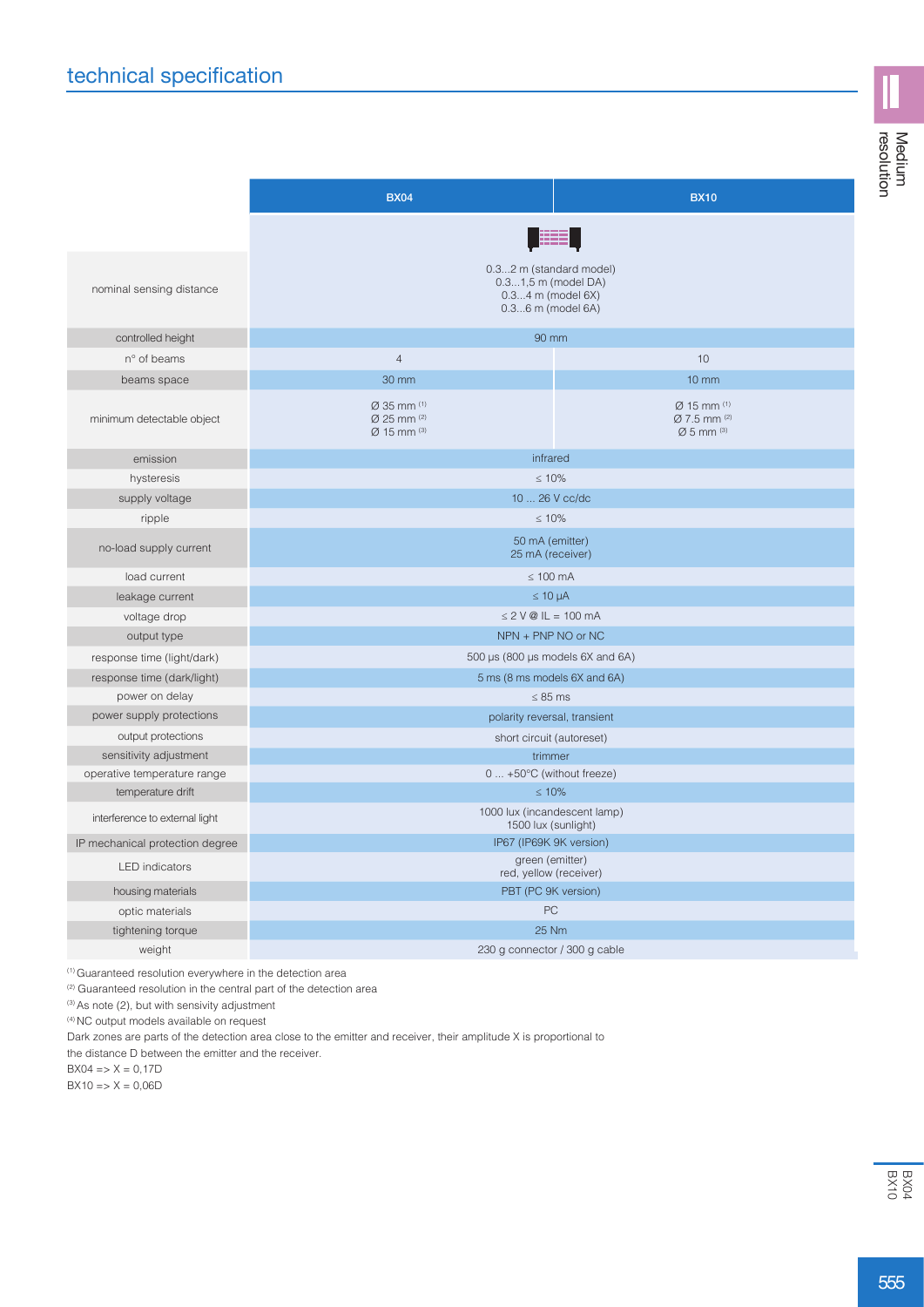#### electrical diagrams of the connections



## plug



## dimensions (mm)



 $rac{604}{6040}$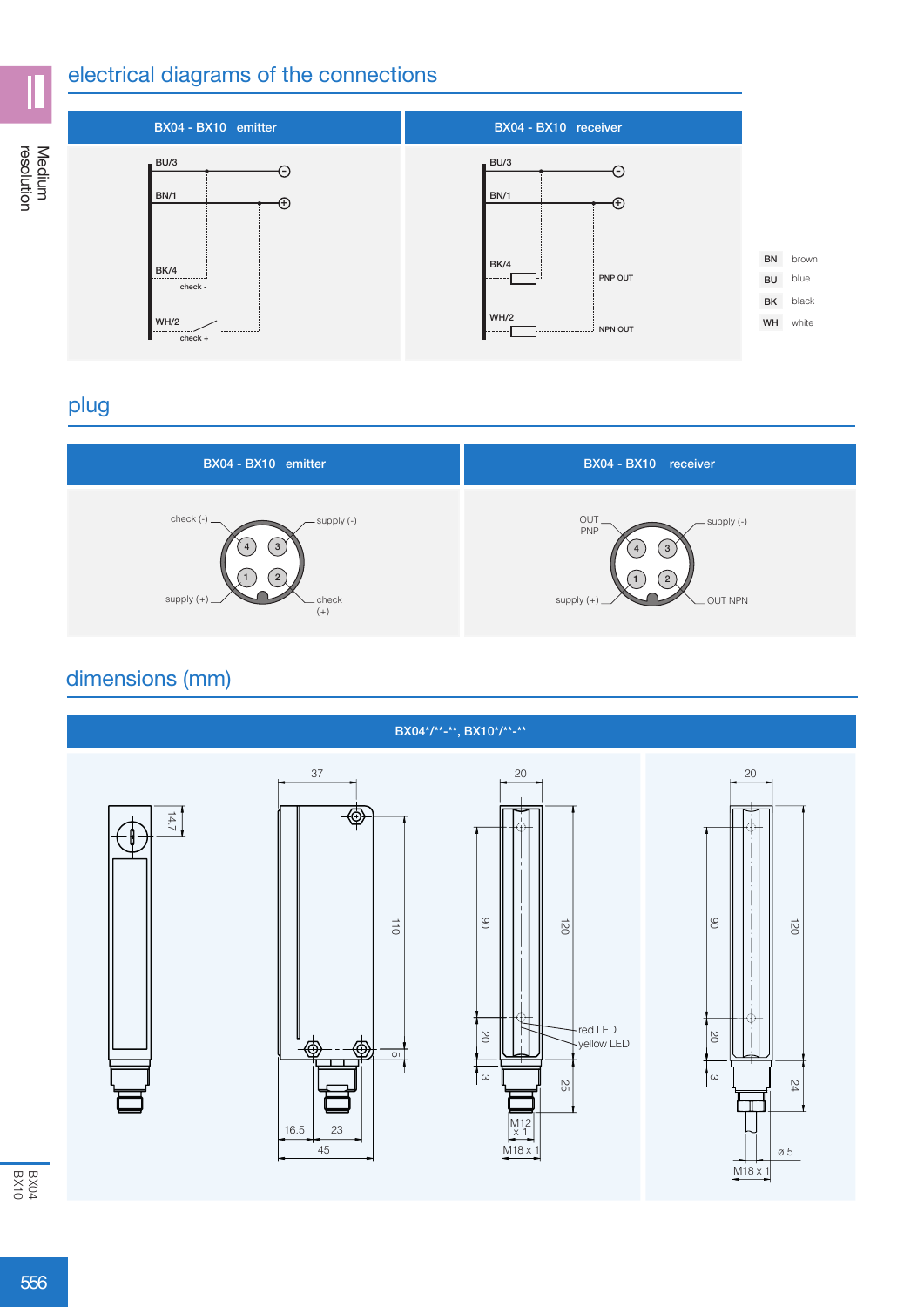#### BX10\*/\*\*-\*\*79



#### BX04\*/\*\*-\*\*9K, BX10\*/\*\*-0H9K







Medium<br>resolution resolution Medium

Ш

557<br>BX10<br>BX10<br>BX10